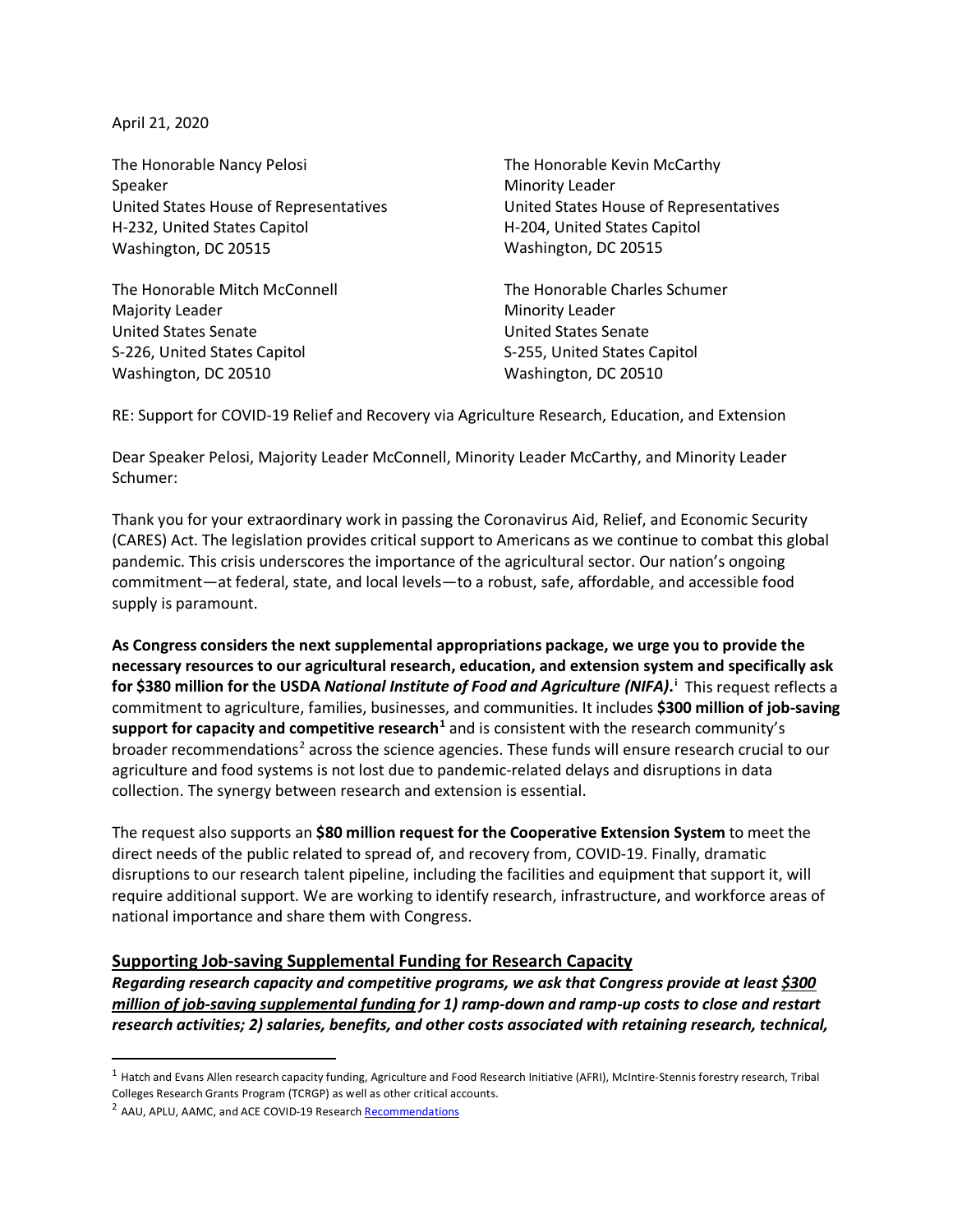*and work-study personnel; 3) research specific to COVID-19; and 4) core facilities supporting NIFA research.* The COVID-19 pandemic is disrupting lab- and field-based research activities. In some cases, this stoppage will create a year or more of delay in critical agricultural research, disrupting the talent pipeline for agri-business and food supply chains.

Supplemental funding will support capacity and competitive grant activities for up to 12 months for existing grantees and institutions managing programs in the Research and Education, Integrated Activities, and Farm Bill Mandatory Accounts. These programs fund high-caliber research through State Agricultural Experiment Stations, Agriculture and Food Research Initiative (AFRI), and other critical research accounts across the U.S. agriculture, food, and natural resource sectors. Supplemental funding is needed to sustain our research and innovative capabilities. These capabilities underpin a highly responsive agriculture enterprise that allows the U.S. to pivot to address emerging threats to the global and domestic food supply, public health, and rural economic development.

# **Accelerating the United States' Cooperative Extension System Service and Response**

The Cooperative Extension System (CES) is part of the 112 land-grant institutions located throughout the nation. Cooperative Extension System educators and agents have built long-lasting and trusted partnerships with individuals, community organizations, and local businesses. There is an increased need to reach people in their homes, making it imperative that Cooperative Extension increase its capability to virtually provide essential programming and engagement services in ways that can effectively reach clientele who have varying degrees of access to adequate broadband.

**We request \$80 million for the Cooperative Extension System to meet the direct needs of the public related to the spread of, and recovery from, COVID-19.** The funding would be allocated through Smith Lever and 1890s Institution Extension capacity programs, as well as through an ongoing contract for the NIFA New Technologies for Ag Extension (NTAE). The NTAE provides technical assistance to Extension agents and educators for effective delivery of virtual extension programs including educational and meeting platforms, training on new meeting formats, and customized support for scaling programs. NTAE will provide 1994 tribal colleges with financial support and assistance.

This supplemental funding will enable CES educators and agents to: collaborate with emergency responders; develop innovative educational materials; assist business owners with loans and supply chain options; connect families to information on telemedicine, food, financial health and methods of socialization; support farmers and businesses; provide seniors with support; and work with clientele to be successful during the upcoming recovery period. With enhanced virtual learning capabilities, Cooperative Extension can strengthen its service as an educational and community backbone for individuals, families, farms, businesses, and communities in the coming months and year.

# **Building Food System Resilience in a Post-Pandemic America**

The rapid-moving COVID-19 crisis requires new state agricultural research infrastructure, facilities, and equipment to assist the country in understanding the short- and long-term impacts of the virus on our health, economy, and way of life. Federal investments to stimulate the agricultural research enterprise will be key to accelerating innovation and discovery across our science and economic supply chains and address current challenges while preparing for those yet to come.

Thank you in advance for considering our request.

Sincerely,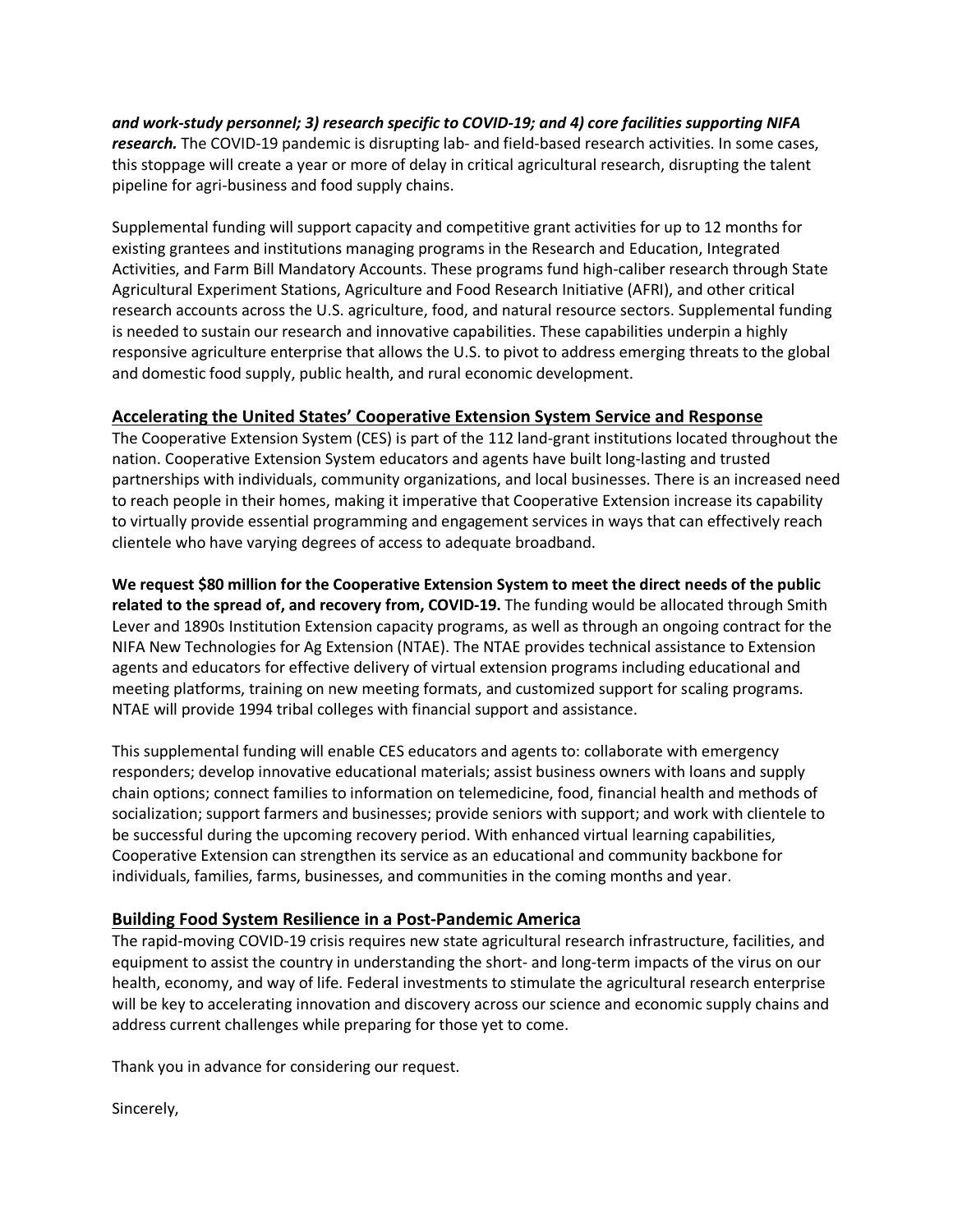#### **National**

Academy of Nutrition and Dietetics

- Agricultural Stewardship Association
- American Association of Family & Consumer Science
- American Association of Mycobacterial Diseases
- American Dairy Science Association
- American Indian Higher Education Consortium
- American Phytopathological Society
- American Society for Horticultural Science
- American Society for Microbiology
- American Society for Nutrition
- American Society of Agronomy
- American Society of Animal Science
- American Society of Plant Biologists
- American Soybean Association
- APLU Board on Human Sciences
- APLU Council for Agricultural Research, Extension, and Teaching
- Aquatic Plan Management Society
- Association of American Universities
- Association of American Veterinary Medical Colleges
- Association of Public and Land-grant Universities
- Crop Science Society of America
- Ecological Society of America
- Entomological Society of America
- FASS
- Institute of Food Technologists
- Mycobacterial Diseases of Animals Multistate Initiative
- National 4-H Council
- National Association for the Advancement of Animal Science
- National Association of University Forest Resources Programs
- National Association of Wheat Growers
- National Coalition for Food and Agricultural Research
- National Onion Association
- National Sunflower Association
- National Sustainable Agriculture Coalition
- Soil Science Society of America
- Supporters of Agricultural Research
- Union of Concerned Scientists
- US Dairy Forage Research Center Stakeholder Committee
- Weed Science Society of America

# **Regional**

- Association of Northeast Extension Directors
- North Central Weed Science Society
- Northeast Dairy Producers Association
- Northeastern Regional Association of State Agricultural Experiment Station Directors
- Northeastern Weed Science Society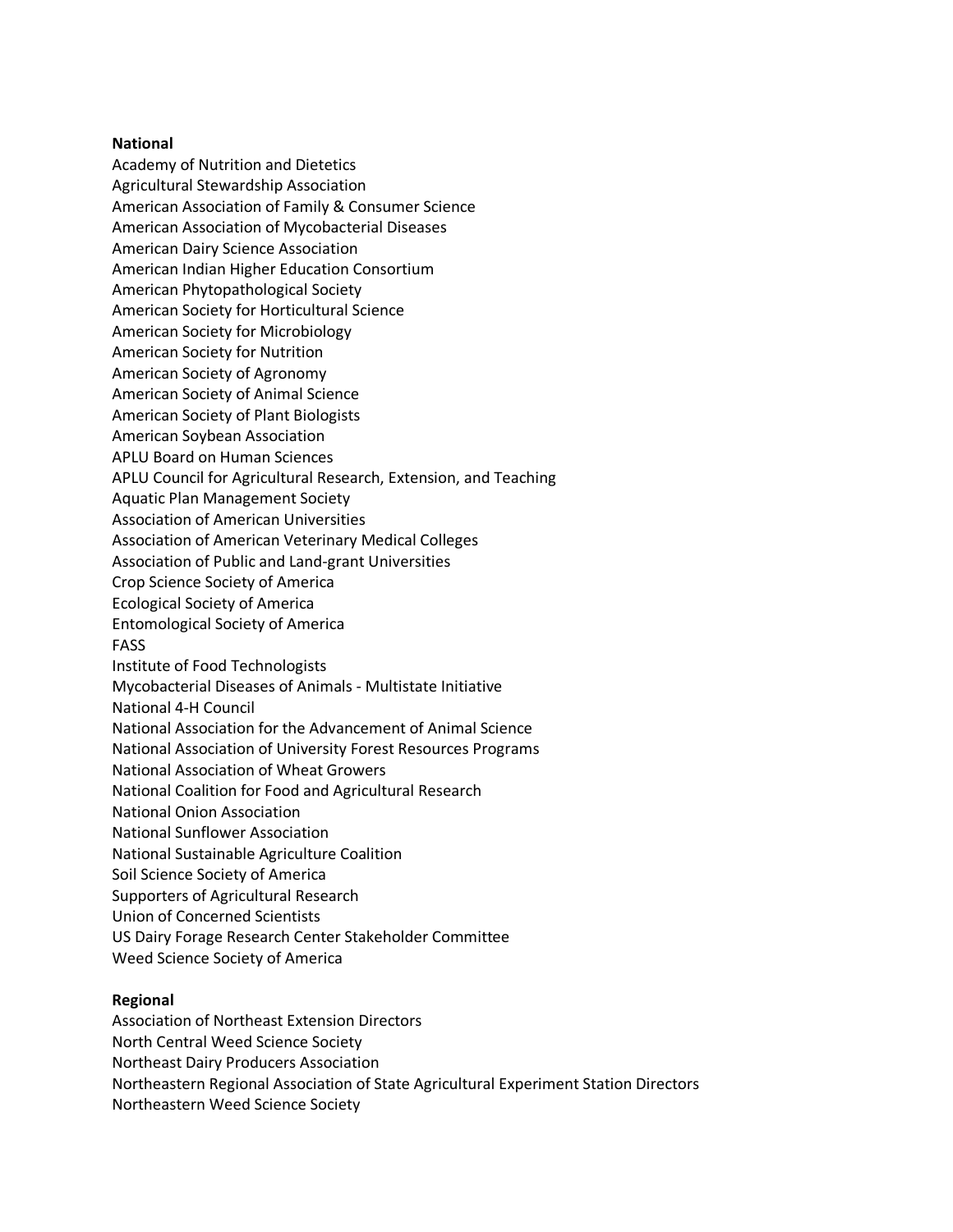Northern Pulse Growers Association Southern Association of Agricultural Experiment Station Directors Southern Weed Science Society The Association of 1890 Research Directors, Inc. Western Association of Agricultural Experiment Station Directors Western Society of Weed Science

### **States**

### **CA**

California Alfalfa Seed Production Research Board California Cantaloupe Advisory Board California Celery Research Board California Citrus Nursery Board California Leafy Greens Research Board California Melon Research Board California Prune Board California Specialty Crops Council California Walnut Commission California Wheat Commission California Winegrape Inspection Advisory Board

DE

Delaware Department of Agriculture, Secretary Michael T. Scuse

FL

Florida Cattlemen's Association Florida Citrus Mutual Florida Farm Bureau Federation Florida Fruit & Vegetable Association Florida Nursery, Growers and Landscape Association Florida Strawberry Growers Association

ID Idaho Onion Growers' Association

# KS

Kansas 4-H Foundation Kansas Agribusiness Retailers Association Kansas Association of Wheat Growers Kansas Bankers Association Kansas Cooperative Council Kansas Corn Growers Association Kansas Crop Improvement Association Kansas Dairy Association Kansas Grain and Feed Association Kansas Grain Sorghum Producers Association Kansas Livestock Association Kansas Pork Association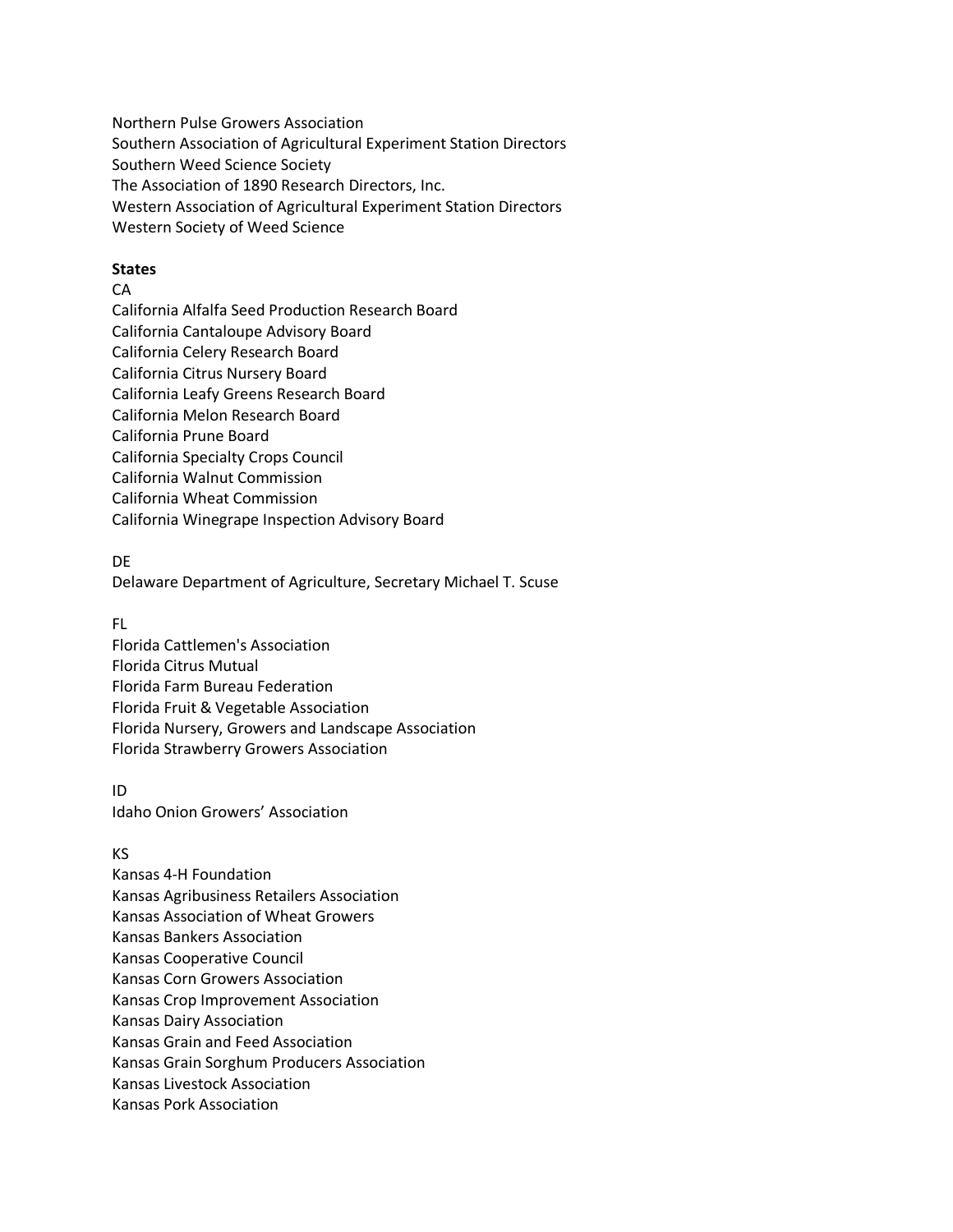Kansas Soybean Association Kansas Wheat Alliance Kansas Wheat Commission Renew Kansas Biofuels Association

#### ME

Maine Aquaculture Association Maine Small Fruit and Vegetable Association Wild Maine Blueberry Commission Maine Farmland Trust

### MI

Cherry Industry Administrative Board Cherry Marketing Institute Michigan Agritourism Association Michigan Allied Poultry Industries Michigan Bean Commission Michigan Blueberry Advisory Committee Michigan Christmas Tree Association Michigan Corn Growers Association Michigan Crop Improvement Association Michigan Food Processors Association Michigan Forest Products Council Michigan Meat Association Michigan Milk Producers Association Michigan Pork Producers Association Michigan Sheep Producers Association Michigan Soybean Association Michigan State Horticultural Society Potato Growers of Michigan, Inc. West Michigan Food Processing Association

### MO

Missouri Cattleman's Association Missouri Corn Growers Association Missouri Farm Bureau Missouri Pork Association Missouri Soybean Association

# NC

NC Small Grain Growers Association NC Sweet Potato Commission North Carolina Cotton Producers Association

### ND

North Dakota Grain Growers Association North Dakota Soybean Growers Association North Dakota Wheat Commission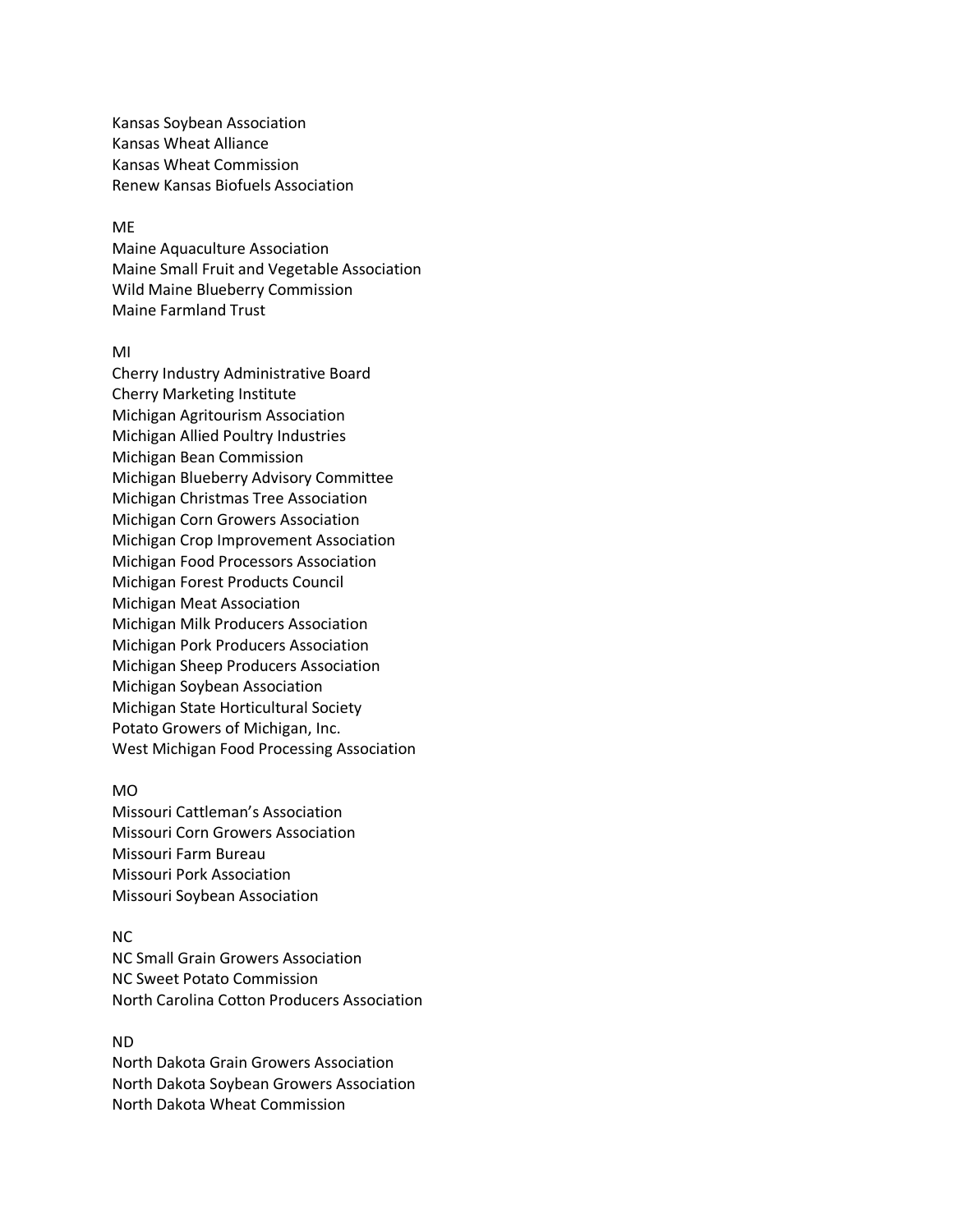NY

Beam Center Boys & Girls Club of Harlem Broome County Farm Bureau Capital Region Chamber Cayuga Lake Watershed Network Change Impact Empire State Forest Products Association Erie County Farm Bureau First Presbyterian Church in Jamaica, Queens Good Shepherd Services Hoosic Valley Central School Garden Long Island Farm Bureau Long Island Flower Growers Association Long Island Sustainable Winegrowing Inc. Long Island Wine Council Madison County Farm Bureau New York Association of County Agriculture Agents New York Farm Bureau New York State Flower Industries New York Vegetable Growers Research Association New York Wine & Grape Foundation NY Dry Bean Industry Advisory Committee NY Farm Viability Institute NYS Department of Agriculture and Markets, Commissioner Richard A. Ball NYS Maple Producers' Association Peconic Land Trust Police Athletic League, Inc. of NYC Reach the World Saratoga PLAN **STEMeducators** Orange County Citizens Foundation

# PA

PA Department of Agriculture, Secretary Russell C. Redding Pennsylvania Landscape & Nursery Association

# WA

Washington Association of Wheat Growers Washington Grain Commission Washington State Potato Commission Washington Tree Fruit Research Commission Washington Wine Growers

Copy to: Members of the House Agriculture Committee Members; Senate Committee on Agriculture, Nutrition, & Forestry;